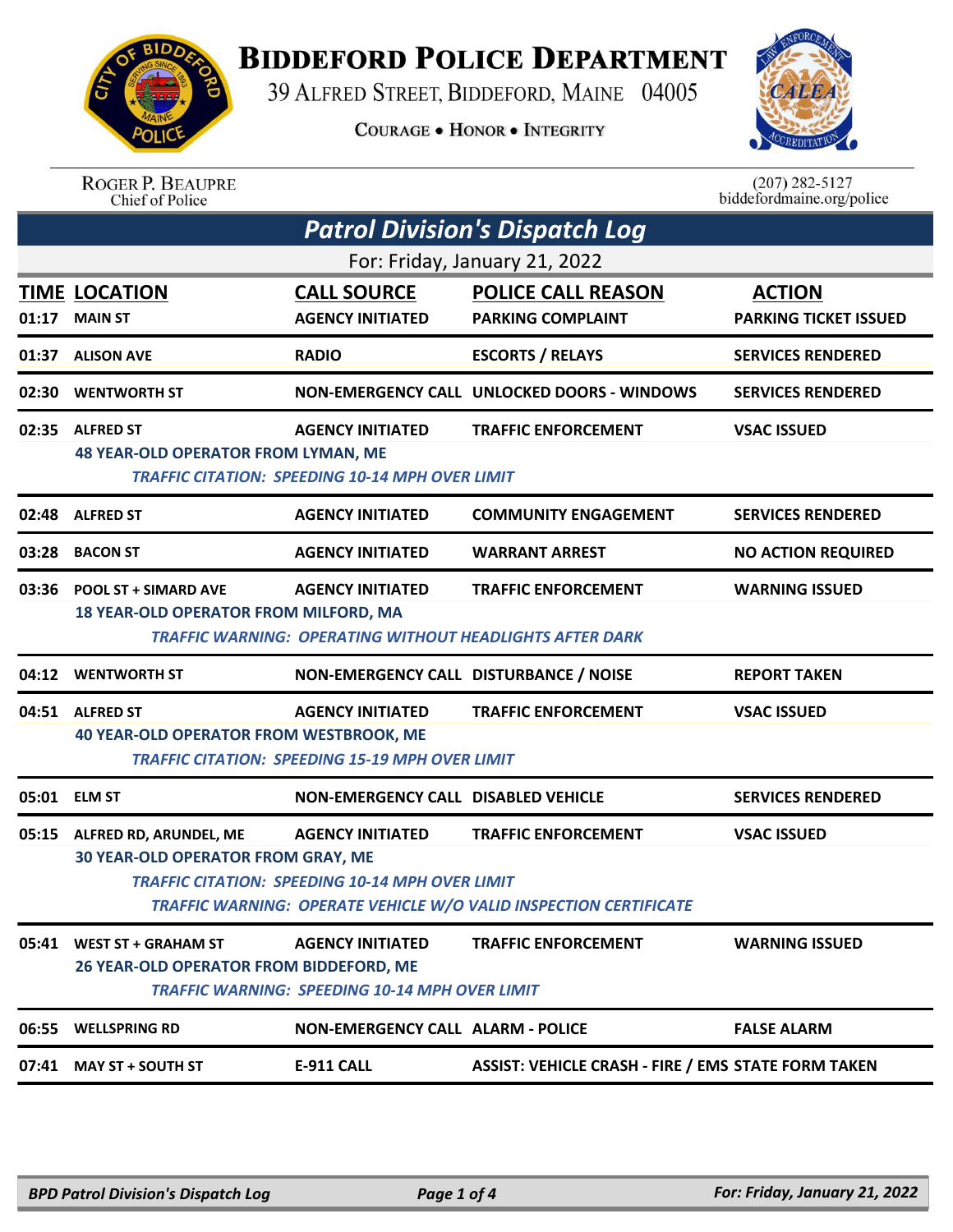|       | <b>TIME LOCATION</b><br>07:43 GRANITE ST<br><b>CHARGE: MINOR CONSUMING LIQUOR</b> | <b>CALL SOURCE</b><br><b>E-911 CALL</b>                                        | <b>POLICE CALL REASON</b><br><b>ASSIST: MEDICAL W/ ENGINE</b><br>DEFENDANT: CIVIL VIOLATION BY A MALE  AGE: 20  RESIDENT OF: BIDDEFORD, ME                                                                                                                                                                | <b>ACTION</b><br><b>TRANSPORT TO HOSPITAL</b> |
|-------|-----------------------------------------------------------------------------------|--------------------------------------------------------------------------------|-----------------------------------------------------------------------------------------------------------------------------------------------------------------------------------------------------------------------------------------------------------------------------------------------------------|-----------------------------------------------|
|       | 08:52 ALFRED ST                                                                   | <b>RADIO</b>                                                                   | <b>OUT FOR FOLLOW UP</b>                                                                                                                                                                                                                                                                                  | <b>SERVICES RENDERED</b>                      |
|       | 09:44 PINE ST                                                                     |                                                                                | NON-EMERGENCY CALL CRIM THREAT / TERRORIZING                                                                                                                                                                                                                                                              | <b>REPORT TAKEN</b>                           |
|       | 09:46 MAY ST + LESSARD AVE<br>44 YEAR-OLD OPERATOR FROM LYMAN, ME                 | <b>AGENCY INITIATED</b>                                                        | <b>TRAFFIC ENFORCEMENT</b><br>TRAFFIC WARNING: OPERATE VEHICLE W/O VALID INSPECTION CERTIFICATE                                                                                                                                                                                                           | <b>WARNING ISSUED</b>                         |
|       | 10:29 ELM ST                                                                      | NON-EMERGENCY CALL ANIMAL COMPLAINT                                            |                                                                                                                                                                                                                                                                                                           | <b>SERVICES RENDERED</b>                      |
|       | 11:02 ELM ST + SPRUCE ST                                                          | <b>AGENCY INITIATED</b>                                                        | <b>TRAFFIC ENFORCEMENT</b>                                                                                                                                                                                                                                                                                | <b>VSAC ISSUED</b>                            |
|       | 11:15 LESSARD AVE<br>54 YEAR-OLD OPERATOR FROM HOLLIS, ME                         | <b>AGENCY INITIATED</b>                                                        | <b>TRAFFIC ENFORCEMENT</b><br><b>TRAFFIC CITATION: FAILING TO PRODUCE EVIDENCE OF VEHICLE INSURANCE</b><br><b>TRAFFIC WARNING: OPERATE VEHICLE W/O VALID INSPECTION CERTIFICATE</b>                                                                                                                       | <b>VSAC ISSUED</b>                            |
|       | 11:24 MAY ST<br>24 YEAR-OLD OPERATOR FROM BIDDEFORD, ME                           | <b>AGENCY INITIATED</b>                                                        | <b>TRAFFIC ENFORCEMENT</b><br>TRAFFIC WARNING: PASS 18 OR OLDER; OPER NOT PROPERLY SECURED IN SEAT BELT 1ST OFFENSE                                                                                                                                                                                       | <b>WARNING ISSUED</b>                         |
|       | 11:26 ALFRED ST                                                                   | <b>OTHER</b>                                                                   | <b>DRUG BOX</b>                                                                                                                                                                                                                                                                                           | <b>SERVICES RENDERED</b>                      |
|       | <b>CHARGE: ATTACHING FALSE PLATES</b>                                             |                                                                                | DEFENDANT: HENRY D STEPHENSON  AGE: 60  RESIDENT OF: ARUNDEL, ME<br><b>TRAFFIC CITATION: EVADING VEHICLE REGISTRATION FEES AND EXCISE TAXES</b><br><b>TRAFFIC CITATION: FAILING TO PRODUCE EVIDENCE OF VEHICLE INSURANCE</b><br><b>TRAFFIC CITATION: OPERATE VEHICLE W/O VALID INSPECTION CERTIFICATE</b> |                                               |
|       | <b>11:52 MAIN ST</b>                                                              |                                                                                | NON-EMERGENCY CALL ATTEMPTED/THREATENED SUICIDE SERVICES RENDERED                                                                                                                                                                                                                                         |                                               |
| 11:59 | <b>SACO FALLS WAY</b>                                                             | <b>NON-EMERGENCY CALL CHECK WELFARE</b>                                        |                                                                                                                                                                                                                                                                                                           | <b>NEGATIVE CONTACT</b>                       |
|       | 12:32 ELM ST + GRAYSON ST<br>84 YEAR-OLD OPERATOR FROM SACO, ME                   | <b>AGENCY INITIATED</b><br><b>TRAFFIC WARNING: FAILURE TO REGISTER VEHICLE</b> | <b>TRAFFIC ENFORCEMENT</b>                                                                                                                                                                                                                                                                                | <b>WARNING ISSUED</b>                         |
| 12:39 | <b>ELM ST + JANELLE ST</b><br>28 YEAR-OLD OPERATOR FROM SANFORD, ME               | <b>AGENCY INITIATED</b>                                                        | <b>TRAFFIC ENFORCEMENT</b><br><b>TRAFFIC CITATION: FAILING TO PRODUCE EVIDENCE OF VEHICLE INSURANCE</b><br><b>TRAFFIC WARNING: FAILING TO NOTIFY STATE OF NAME AND ADDRESS CHANGE</b><br><b>TRAFFIC WARNING: OPERATE VEHICLE W/O VALID INSPECTION CERTIFICATE</b>                                         | <b>VSAC ISSUED</b>                            |
| 12:56 | <b>ELM ST + GRAYSON ST</b><br>30 YEAR-OLD OPERATOR FROM OLD ORCHARD BEACH, ME     | <b>AGENCY INITIATED</b>                                                        | <b>TRAFFIC ENFORCEMENT</b><br><b>TRAFFIC CITATION: FAILING TO PRODUCE EVIDENCE OF VEHICLE INSURANCE</b>                                                                                                                                                                                                   | <b>VSAC ISSUED</b>                            |
| 13:15 | <b>POMERLEAU ST</b>                                                               | <b>OTHER</b>                                                                   | <b>OUT FOR FOLLOW UP</b>                                                                                                                                                                                                                                                                                  | <b>REPORT TAKEN</b>                           |
|       | <b>BPD Patrol Division's Dispatch Log</b>                                         | Page 2 of 4                                                                    |                                                                                                                                                                                                                                                                                                           | For: Friday, January 21, 2022                 |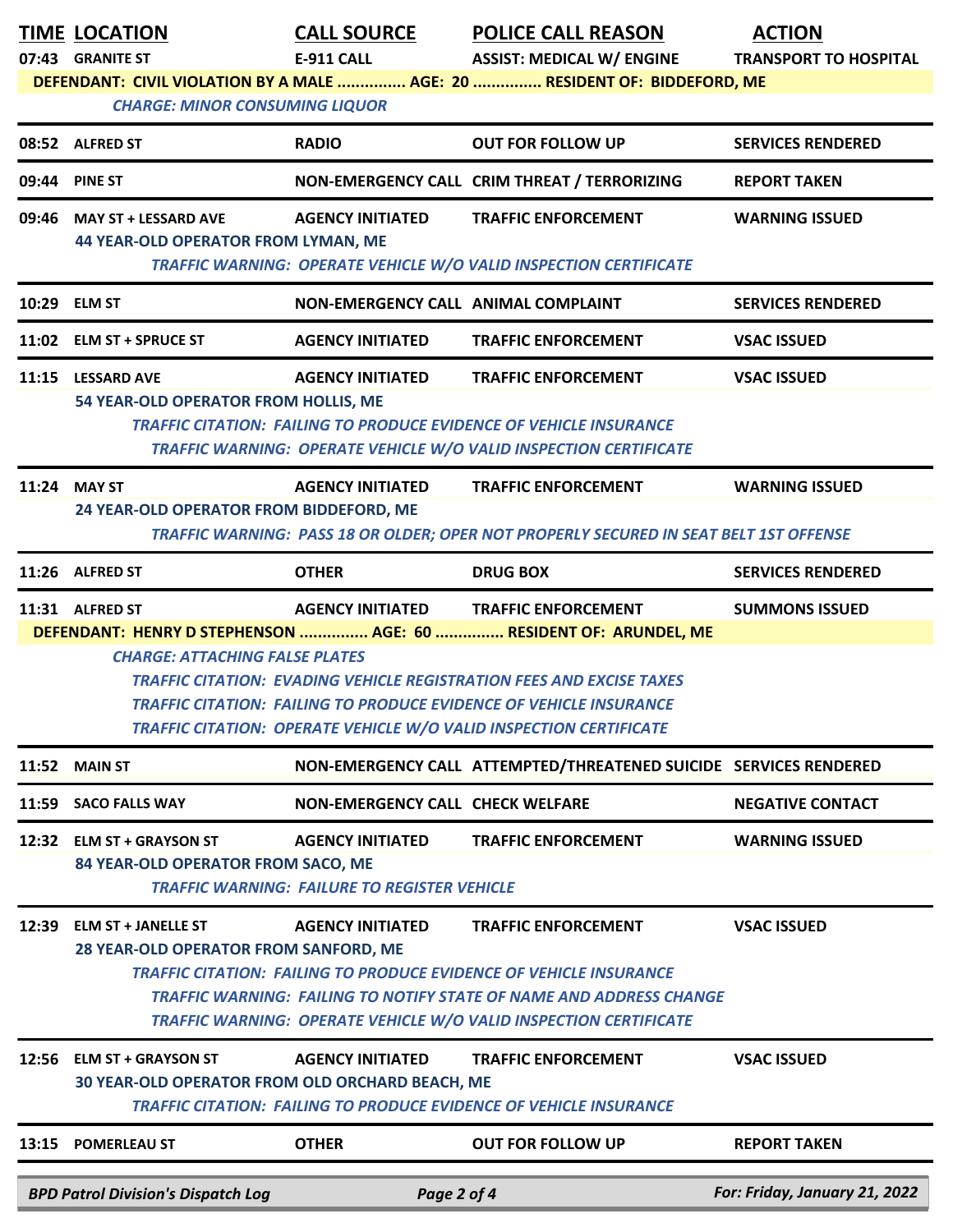|       | <b>TIME LOCATION</b><br>13:16 ELM ST                                                                                                                                                                                                                                                                                                                                       | <b>CALL SOURCE</b><br><b>AGENCY INITIATED</b>                                                                                        | <b>POLICE CALL REASON</b><br><b>TRAFFIC ENFORCEMENT</b>                                                                                                                              | <b>ACTION</b><br><b>VSAC ISSUED</b> |  |
|-------|----------------------------------------------------------------------------------------------------------------------------------------------------------------------------------------------------------------------------------------------------------------------------------------------------------------------------------------------------------------------------|--------------------------------------------------------------------------------------------------------------------------------------|--------------------------------------------------------------------------------------------------------------------------------------------------------------------------------------|-------------------------------------|--|
|       | <b>42 YEAR-OLD OPERATOR FROM HOLLIS, ME</b>                                                                                                                                                                                                                                                                                                                                | <b>TRAFFIC WARNING: SPEEDING 10-14 MPH OVER LIMIT</b>                                                                                | <b>TRAFFIC CITATION: FAILING TO PRODUCE EVIDENCE OF VEHICLE INSURANCE</b><br><b>TRAFFIC WARNING: FAILING TO NOTIFY STATE OF NAME AND ADDRESS CHANGE</b>                              |                                     |  |
| 13:29 | <b>ELM ST + TRAVERS ST</b><br>58 YEAR-OLD OPERATOR FROM HOLLIS, ME                                                                                                                                                                                                                                                                                                         | <b>AGENCY INITIATED</b><br><b>TRAFFIC CITATION: INADEQUATE TIRES - 1 TIRE</b><br><b>TRAFFIC WARNING: SPEEDING 1-9 MPH OVER LIMIT</b> | <b>TRAFFIC ENFORCEMENT</b>                                                                                                                                                           | <b>VSAC ISSUED</b>                  |  |
|       | <b>13:31 MAIN ST</b>                                                                                                                                                                                                                                                                                                                                                       | <b>AGENCY INITIATED</b>                                                                                                              | <b>OUT FOR FOLLOW UP</b>                                                                                                                                                             | <b>SERVICES RENDERED</b>            |  |
|       | 13:45 ELM ST<br><b>AGENCY INITIATED</b><br><b>TRAFFIC ENFORCEMENT</b><br><b>VSAC ISSUED</b><br>56 YEAR-OLD OPERATOR FROM KENNEBUNKPORT, ME<br><b>TRAFFIC CITATION: FAILING TO PRODUCE EVIDENCE OF VEHICLE INSURANCE</b><br><b>TRAFFIC WARNING: FAILING TO NOTIFY STATE OF NAME AND ADDRESS CHANGE</b><br>TRAFFIC WARNING: OPERATE VEHICLE W/O VALID INSPECTION CERTIFICATE |                                                                                                                                      |                                                                                                                                                                                      |                                     |  |
| 13:57 | <b>MT PLEASANT ST</b>                                                                                                                                                                                                                                                                                                                                                      | <b>AGENCY INITIATED</b>                                                                                                              | <b>VIOL OF BAIL CONDITIONS</b>                                                                                                                                                       | <b>REPORT TAKEN</b>                 |  |
| 14:00 | <b>MASON ST</b>                                                                                                                                                                                                                                                                                                                                                            | <b>AGENCY INITIATED</b>                                                                                                              | <b>COMMUNITY ENGAGEMENT</b>                                                                                                                                                          | <b>NEGATIVE CONTACT</b>             |  |
|       | 14:03 HILL ST<br>28 YEAR-OLD OPERATOR FROM SACO, ME                                                                                                                                                                                                                                                                                                                        | <b>AGENCY INITIATED</b>                                                                                                              | <b>TRAFFIC ENFORCEMENT</b><br><b>TRAFFIC WARNING: FAILING TO NOTIFY STATE OF NAME AND ADDRESS CHANGE</b><br><b>TRAFFIC WARNING: OPERATE VEHICLE W/O VALID INSPECTION CERTIFICATE</b> | <b>WARNING ISSUED</b>               |  |
|       | 14:11 HILL ST + TIGER WAY<br>37 YEAR-OLD OPERATOR FROM BIDDEFORD, ME                                                                                                                                                                                                                                                                                                       | <b>AGENCY INITIATED</b>                                                                                                              | <b>TRAFFIC ENFORCEMENT</b><br><b>TRAFFIC CITATION: OPERATE VEHICLE W/O VALID INSPECTION CERTIFICATE</b>                                                                              | <b>VSAC ISSUED</b>                  |  |
|       | 14:32 POOL ST + HILLS BEACH RD                                                                                                                                                                                                                                                                                                                                             | <b>NON-EMERGENCY CALL BOLO</b>                                                                                                       |                                                                                                                                                                                      | <b>NEGATIVE CONTACT</b>             |  |
|       | 15:45 ALFRED ST<br>39 YEAR-OLD OPERATOR FROM BIDDEFORD, ME                                                                                                                                                                                                                                                                                                                 | <b>AGENCY INITIATED</b>                                                                                                              | <b>TRAFFIC ENFORCEMENT</b><br>TRAFFIC WARNING: OPERATE VEHICLE W/O VALID INSPECTION CERTIFICATE                                                                                      | <b>WARNING ISSUED</b>               |  |
|       | 16:01 ADAMS ST                                                                                                                                                                                                                                                                                                                                                             |                                                                                                                                      | NON-EMERGENCY CALL ARTICLES LOST/FOUND                                                                                                                                               | <b>REPORT TAKEN</b>                 |  |
|       | 16:03 ALFRED ST                                                                                                                                                                                                                                                                                                                                                            | <b>WALK-IN AT STATION</b>                                                                                                            | <b>ASSIST CITIZEN</b>                                                                                                                                                                | <b>SERVICES RENDERED</b>            |  |
|       | 16:05 WEST ST + FOREST ST<br><b>74 YEAR-OLD OPERATOR FROM BIDDEFORD, ME</b>                                                                                                                                                                                                                                                                                                | <b>AGENCY INITIATED</b><br><b>TRAFFIC WARNING: FAILING TO OBEY RED TRAFFIC LIGHT</b>                                                 | <b>TRAFFIC ENFORCEMENT</b><br>TRAFFIC WARNING: OPERATE VEHICLE W/O VALID INSPECTION CERTIFICATE                                                                                      | <b>WARNING ISSUED</b>               |  |
|       | 16:05 ALFRED ST                                                                                                                                                                                                                                                                                                                                                            | <b>AGENCY INITIATED</b>                                                                                                              | <b>PAPERWORK</b>                                                                                                                                                                     | <b>PAPERWORK NOT SERVED</b>         |  |
| 16:23 | <b>SOUTH ST + WESTERN AVE</b><br><b>62 YEAR-OLD OPERATOR FROM HOLLIS, ME</b>                                                                                                                                                                                                                                                                                               | <b>AGENCY INITIATED</b>                                                                                                              | <b>TRAFFIC ENFORCEMENT</b><br><b>TRAFFIC WARNING: OPERATING VEHICLE WITH INADEQUATE BRAKE LIGHTS</b>                                                                                 | <b>WARNING ISSUED</b>               |  |

*BPD Patrol Division's Dispatch Log Page 3 of 4 For: Friday, January 21, 2022*